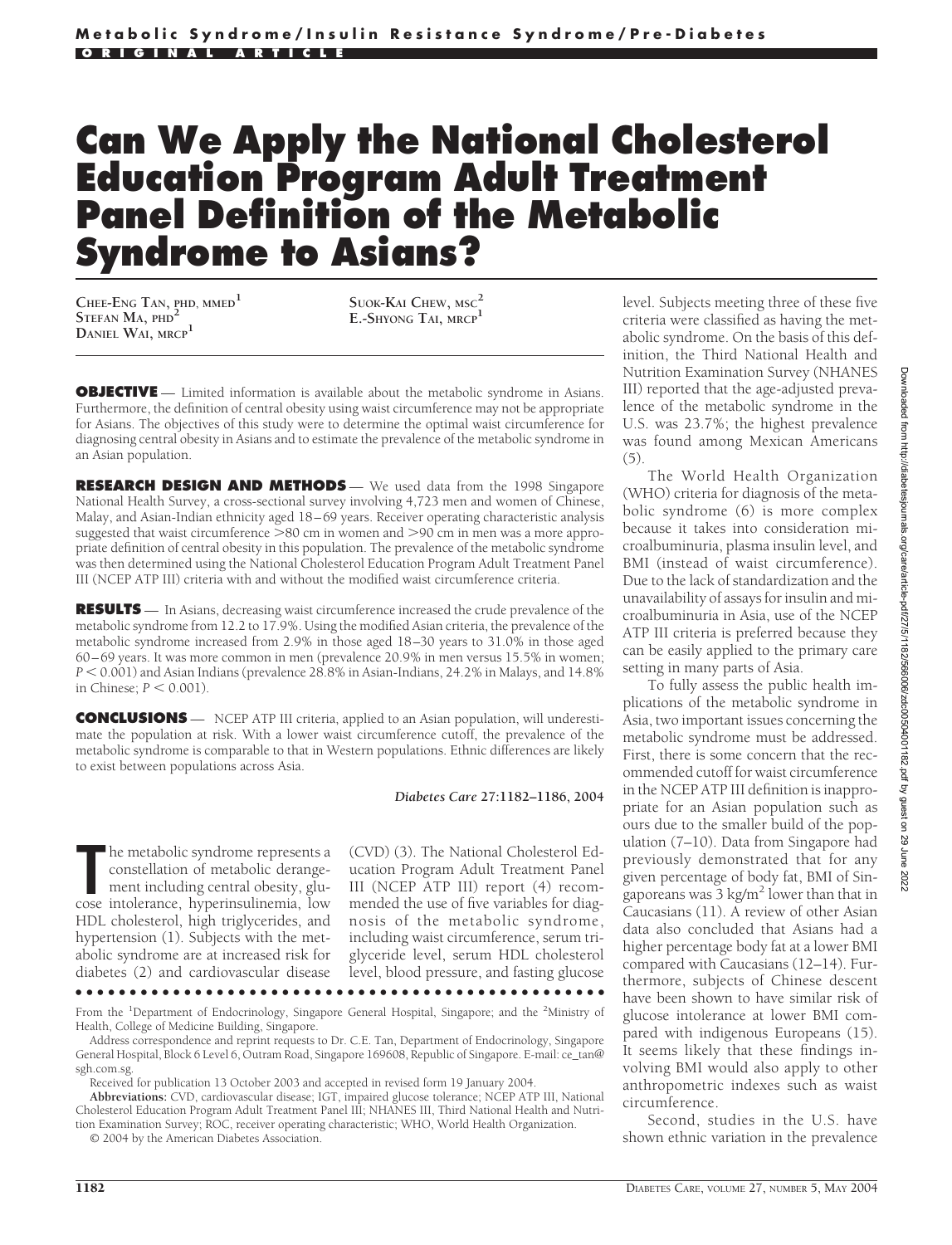of the metabolic syndrome (5,16,17). It is higher in Mexican Americans and Native Americans. The prevalence of the metabolic syndrome in ethnic groups residing in Asia is largely unknown. This becomes especially pertinent given that Asia is the region in which the prevalence diabetes and CVD are likely to see the largest increases in the near future.

The aims of this study were *1*) to determine the optimal definition for the metabolic syndrome in Asians, particularly in relation to waist circumference, and *2*) to determine the prevalence of the metabolic syndrome in Chinese, Malays, and Asian Indians living in a highly urbanized environment within Asia. We believe that the prevalence of the metabolic syndrome in the three ethnic groups in Singapore would provide a glimpse of the scope of current and potential problems in Asia as other countries undergo economic transition and rapid urbanization.

## **RESEARCH DESIGN AND**

**METHODS** — The National Health Survey 1998 was an initiative to determine the risk factors for the major noncommunicable diseases in Singapore such as diabetes, coronary heart disease, stroke, and hypertension. The protocols and procedures used in the National Health Survey 1998 have been reported previously (18) and were based on the WHOrecommended model for field surveys of diabetes and other noncommunicable diseases and the WHO MONICA (Multinational Monitoring of Trends and Determinants in Cardiovascular Disease) protocol for population surveys. The study was conducted by the Ministry of Health, Singapore. Informed consent was obtained from all participants in the survey.

The survey was conducted at six selected centers throughout Singapore. Systematic sampling according to household types, followed by disproportionate stratified sampling by ethnic groups, was used to select the sample for the survey. The two minority groups, Malays and Asian Indians, were oversampled to give an ethnic distribution of 64% Chinese, 21% Malays, and 15% Asian Indians to ensure sufficient numbers for statistical analysis. A total of 4,723 subjects were finally studied. Data recorded included waist circumference, waist-to-hip ratio, BMI, and blood pressure, glucose, insulin, and lipid levels.

Total cholesterol (intra-assay coeffi-

cient of variation [CV] 0.8%, interassay CV 1.7%), triglycerides (intra-assay CV 1.5%, interassay CV 1.8%), and glucose (intra-assay CV 0.9%, interassay CV 1.8%) were measured using a BM/Hitachi 747/737 analyzer (Hitachi) using the enzymatic calorimetric method. HDL cholesterol (intra-assay CV 2.9%, interassay CV 3.6%) was measured using a homogenous calorimetric assay, whereas LDL cholesterol (intra-assay CV 0.9%, interassay CV 2.0%) was measured using a homogenous turbidimetric assay. Waist circumference was measured at the narrowest part of the body below the costal margin, and hip circumference was measured at the widest part of the body below the waist. Fasting blood specimens for lipids, insulin (10-ml plain tubes), and glucose (2-ml fluoride oxalate tubes) were collected from all respondents after a 10-h overnight fast. All subjects except those being treated for diabetes then underwent an oral glucose tolerance test (75 g anhydrous glucose made up to 250 ml of solution with water).

#### Definition of the metabolic syndrome

The metabolic syndrome was diagnosed according to the NCEP ATP III definition. A participant was deemed to have the metabolic syndrome when three or more of the following criteria were satisfied: *1*) waist circumference  $>$  102 cm in men and 88 cm in women; *2*) triglyceride level  $\geq$ 1.7 mmol/l; 3) HDL cholesterol  $\leq$ 1.0 mmol/l in men and  $\leq$  1.3 mmol/l in women; 4) blood pressure  $\geq$ 130/85 mmHg or known treatment for hypertension; and *5*) fasting glucose level of  $\geq 6.1$  mmol/l or known treatment for diabetes.

The NCEP ATP III criteria were ambiguous about subjects known to have hypertension and diabetes, especially those being treated for those conditions. Therefore, we opted to treat both categories of subjects in the following manner. Subjects being treated for hypertension could have blood pressure below the predefined cutoff, but we considered these subjects as having blood pressure  $\geq$ 130/85 mmHg. Similarly, subjects being treated for diabetes, regardless of the fasting glucose level, were considered as having fasting glucose  $\geq 6.1$  mmol/l. However, they were not considered as having the metabolic syndrome unless they had fulfilled at least three criteria.

### *Tan and Associates*

#### Statistical analysis

Receiver operating characteristic (ROC) analysis was used to identify the optimal cutoff of waist circumference as a predictor of the presence of at least two other features of the metabolic syndrome. Waist circumference of 84.4 cm was most sensitive and specific in men, whereas in women it was 75.9 cm (data not shown).

However, features such as blood pressure and triglycerides show greater intraindividual variation than glucose and HDL cholesterol. Therefore, we also used ROC analysis to identify the level of waist circumference that best predicted the clustering of impaired glucose metabolism (fasting hyperglycemia or diabetes) and HDL cholesterol, because both of these parameters are more robust and less susceptible to variations. Even then, the waist circumference that best predicts a clustering of impaired glucose metabolism and low HDL cholesterol was 89.2 and 78.9 cm in men and women, respectively (data not shown). This was significantly less than the cutoff recommended by the NCEP ATP III of 102 and 88 cm in men and women, respectively.

This figure was close to the cutoff recommended in the report by the International Diabetes Institute/Western Pacific World Health Organization/International Association for the study of Obesity/ International Obesity Task Force (19). For this reason, we used a waist circumference cutoff of  $>90$  and  $>80$  cm in men and women, respectively, for the modified Asian criteria. We calculated the prevalence of the metabolic syndrome by age group, sex, and ethnic group, using both sets of criteria.

To ensure that the survey findings were representative of the Singapore population, the prevalence was weighted to the Singapore 1998 population estimates to correct for the different age, sex, and ethnic distribution between the survey sample and the population due to oversampling of the minority ethnic groups. All analyses were performed with the STATA statistical software (version 6.0; Stata, College Station, TX), except the ROC analysis, which was conducted using SPSS (version 11; SPSS, Chicago, IL).

**RESULTS** — The prevalence of central obesity in men and women across ethnic groups is shown in Table 1. There was greater prevalence of central obesity in Asian Indians compared with Chinese or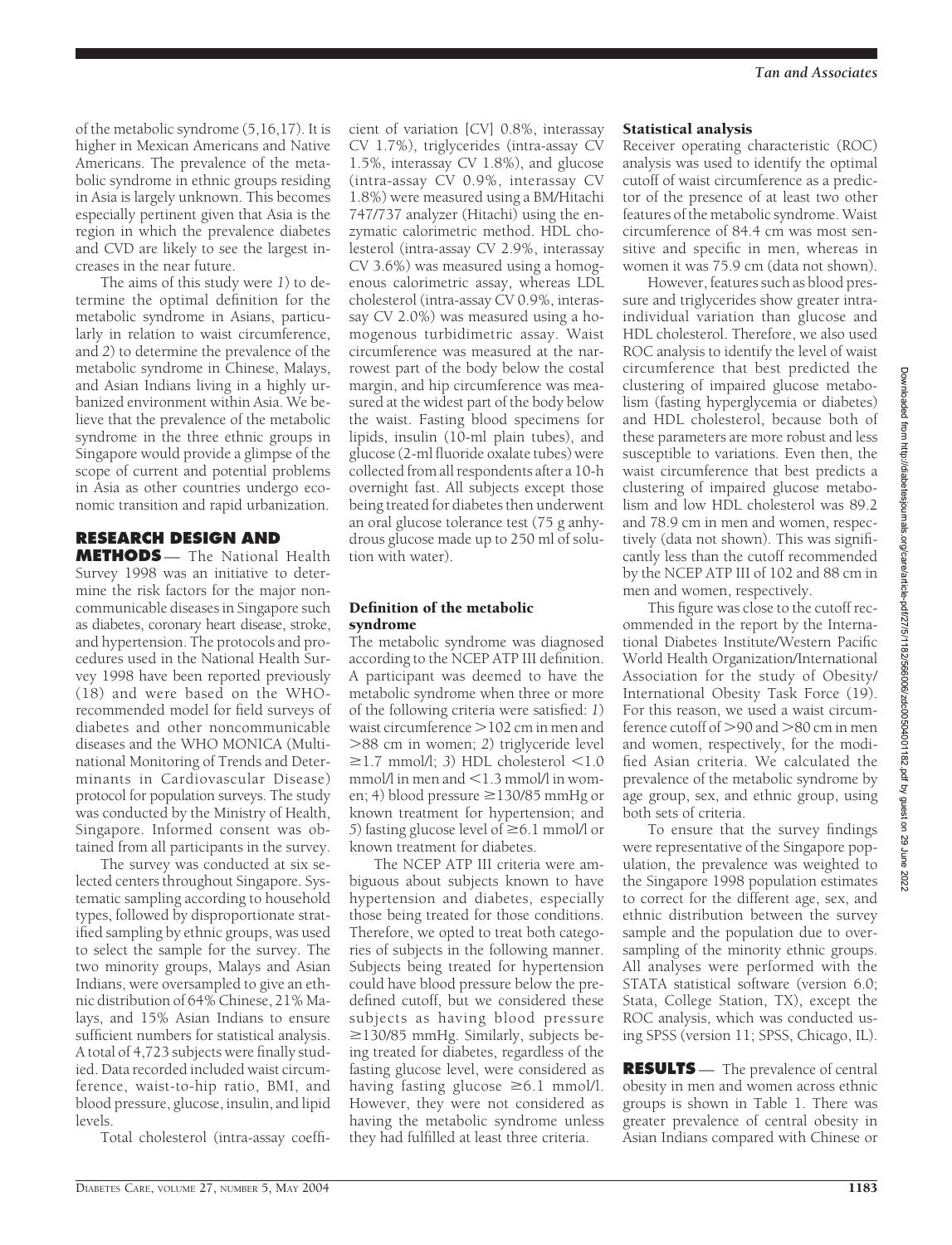| Table 1-Prevalence* of central obesity by ethnic group and sex |  |  |  |  |
|----------------------------------------------------------------|--|--|--|--|

|              |                   | NCEP ATP III waist<br>circumference† | Asian waist<br>circumference# |                     |  |
|--------------|-------------------|--------------------------------------|-------------------------------|---------------------|--|
|              | Men               | Women                                | Men                           | Women               |  |
| Ethnic group |                   |                                      |                               |                     |  |
| Chinese      | $3.7(3.0-4.7)$    | $6.9(5.9 - 8.2)$                     | $26.2(24.2 - 18.2)$           | $21.0(19.3 - 23.0)$ |  |
| Malay        | $4.8(2.9 - 7.8)$  | $22.0(17.6 - 27.0)$                  | 29.8 (24.9-35.2)              | 43.2 (37.7-48.9)    |  |
| Indian       | $8.6(5.3 - 13.6)$ | $25.5(19.5 - 32.6)$                  | $41.4(34.5 - 48.7)$           | $53.8(46.2 - 61.2)$ |  |

Data are % (95% CI). \*Prevalence standardized to 1998 Singapore population, weighted for age, sex, and ethnic distribution; †NCEP ATP III waist circumference cutoffs:  $>102$  cm in men,  $>88$  cm in women; ‡Asian waist circumference cutoffs: 90 cm in men, 80 cm in women.

Malays using either NCEP ATP III criteria or the modified Asian criteria. With the modified criteria, the prevalence of central obesity increased in all three ethnic groups, especially in Asian-Indians and Malays.

The crude prevalence of the metabolic syndrome in our population using the NCEP ATP III criteria was 12.2% (95% CI 11.3–13.2). Using modified Asian criteria with a lower cutoff for waist circumference, the crude prevalence of the metabolic syndrome in Singapore was 17.9% (16.8–19.0).

The prevalence of the metabolic syndrome in Singapore, stratified by ethnic group and sex, is shown in Table 2. In men, prevalence of the metabolic syndrome using the NCEP ATP III criteria was 13.1% but increased to 20.9% with the modified Asian criteria. Similarly, the prevalence in women using NCEP ATP III criteria was 11.0% and increased to 15.5% with the modified Asian criteria.

The prevalence of the metabolic syndrome in men was significantly higher than in women with both the NCEP ATP III criteria and the Asian criteria. Furthermore, significant differences in the prevalence of the metabolic syndrome were noted between ethnic groups. Using the modified Asian criteria, the age-adjusted prevalence rates in the three ethnic groups were 28.8, 24.2, and 14.8% for Asian Indians, Malays, and Chinese, respectively (Table 2). The differences between Chinese and the other two ethnic group were highly significant  $(P <$ 0.001).

The prevalence of the metabolic syndrome increased with age, from 2.9% in those aged 18–30 years to 31.0% in those aged 60–69 years (Table 2). In those aged  $≥40$  years, 28.6% (26.7–30.6) satisfied the Asian criteria for the metabolic syndrome. The increasing prevalence with age was seen across all three ethnic groups. However, the prevalence was higher in the Malays and Asian Indians compared with the Chinese across each age-group.

Using the NCEP ATP III criteria, the age-adjusted prevalence of the metabolic syndrome was 39.9% in individuals with impaired glucose tolerance (IGT), 59.7% in those with newly diagnosed diabetes, and 57.8% in patients with known diabetes. With the Asian criteria, the prevalence increased to 49.6, 74.3, and 73.2%, respectively, in these groups.

**CONCLUSIONS** — Using the original NCEP ATP III criteria, the crude prevalence of the metabolic syndrome in Singapore was 12.2% and considerably lower than the crude prevalence of 21.8% reported in the U.S. (NHANES III) (5). This was surprising considering the very high prevalence of diabetes (20,21) in this region. Furthermore, CVD mortality and morbidity rates in Singapore are higher than those in the U.S. and seem to be related to the high prevalence of the various features of the metabolic syndrome in our

population. For example, Asian Indians, who have the highest risk of CVD mortality and morbidity in our population, have the highest prevalence of diabetes and the lowest HDL cholesterol levels (20).

We believe that the NCEP ATP III definition of the metabolic syndrome, when applied to an Asian population, underestimates the prevalence of the metabolic syndrome and fails to identify many individuals at risk for future CVD. The greatest discrepancy is likely to lie in the definition of central obesity using the waist circumference. Local and regional data have shown that the same level of BMI connotes a greater degree of obesity in Asians compared with Caucasians (11– 14) and that Asians are prone to disorders such as diabetes, hypertension, and dyslipidemia at lower levels of BMI than in Caucasian populations (7,9,10,22). With the NCEP ATP III definition of central obesity ( $>$ 102 cm in men and  $>$ 88 cm in women),  $\leq$ 10% of the men across all three ethnic groups would have been classified as having central obesity (Table 1). Similarly, only 22% of the Malay women and 25.5% of Asian-Indian women would have been classified as having central obesity. Considering the higher prevalence of diabetes (20) and coronary artery disease (23) in these two ethnic groups, it was inconceivable that only a minority would be classified as having central obesity, a well-known feature of the metabolic syndrome. Further support for a lower waist circumference cutoff came from the observation that only half of the diabetes population would have been labeled as having the metabolic syndrome with the original NCEP ATP III criteria. Because

**Table 2—***Prevalence\* of the metabolic syndrome by ethnic group and sex*

|                         | Original NCEP ATP III criteria |                     |                               |  |
|-------------------------|--------------------------------|---------------------|-------------------------------|--|
|                         | Men                            | Women               | Total                         |  |
| Ethnic group            |                                |                     |                               |  |
| Chinese                 | $10.8(9.5 - 12.3)$             | $8.3(7.2 - 9.6)$    | $9.4(8.5-10.4)$               |  |
| Malay                   | $17.3(13.5 - 22.0)$            | $20.0(15.8 - 24.9)$ | 18.7 (15.8-22.0) <sup>†</sup> |  |
| Indian                  | $21.7(16.4 - 28.3)$            | $19.3(14.0 - 26.0)$ | $20.4(16.5-25.0)$ †           |  |
| All races               | $13.1(11.8-14.6)$              | 11.0(9.7–12.3)      | $12.1(10.8-13.5)$             |  |
| Modified Asian criteria |                                |                     |                               |  |
| Chinese                 | 18.1(16.4–19.9)                | $12.5(11.1-14.0)$   | 14.8(13.7–16.0)               |  |
| Malay                   | $24.7(20.2 - 29.9)$            | $23.8(19.3 - 28.9)$ | 24.2 (21.0-27.8)†             |  |
| Indian                  | $32.4(26.0-39.5)$              | $25.8(19.7-33.0)$   | 28.8 (24.3-33.9)†             |  |
| All races               | 20.9 (19.3-22.7)               | $15.5(14.1-17.1)$ § | $18.2(16.7-19.9)$             |  |

Data are % (95% CI). \*Prevalence standardized to 1998 Singapore population;  $\uparrow P < 0.001$  for difference between one ethnic group and Chinese;  $\ddagger P = 0.046$  for difference between two sexes;  $\S P \leq 0.001$  for difference between two sexes; ||waist circumference >90 cm in men and >80 cm in women.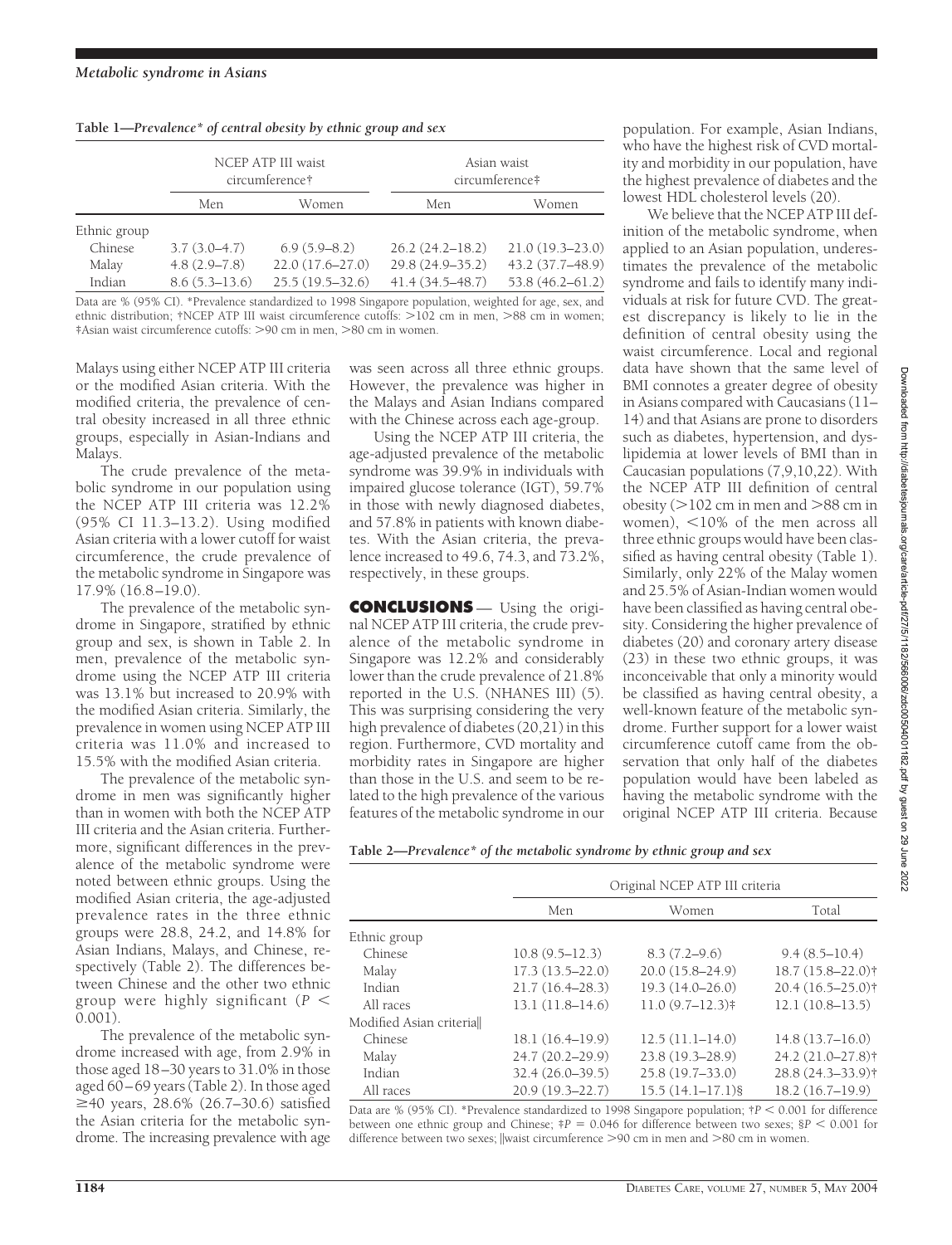|              | $18-29$ years     | $30 - 39$ years    | $40 - 49$ years     | 50–59 years         | $60 - 69$ years     |
|--------------|-------------------|--------------------|---------------------|---------------------|---------------------|
| Ethnic group |                   |                    |                     |                     |                     |
| Chinese      | $2.1(1.4-3.2)$    | $4.5(3.4-6.0)$     | $10.7(8.9-12.8)$    | $22.1(18.8-25.9)$   | $25.0(20.5 - 30.2)$ |
| Malay        | $8.6(5.2 - 14.0)$ | $13.3(9.2 - 18.8)$ | $24.5(18.0-32.5)$   | $35.1(24.3 - 47.7)$ | 38.0 (25.2-52.8)    |
| Indian       | $4.3(1.6-10.9)$   | $14.6(9.1 - 22.6)$ | $26.5(17.9-37.2)$   | $38.2(24.9-53.6)$   | 50.8 (33.6-67.7)    |
| All races    | $2.9(2.1-4.1)$    | 6.3(5.1–7.9)       | $14.9(12.8 - 17.3)$ | $26.7(23.1-30.7)$   | $31.0(26.2 - 36.2)$ |

**Table 3—***Prevalence\* with 95% CI of metabolic syndrome according to modified Asian criteria by ethnic group and age-group*

Data are % (95% CI). \*Prevalence standardized to 1998 Singapore population.

central obesity is a major feature of the metabolic syndrome, it was important to ascertain what would be an appropriate cutoff in an Asian population.

Our data, from a population comprising three ethnic groups residing in Asia, suggests that waist circumference of 80 cm in women and 90 cm in men represents a more appropriate cutoff for the definition of central obesity in the diagnosis of the metabolic syndrome in Asians. This concurs with the recommendations of the WHO expert consultation, which suggested that appropriate waist circumference should be based on populationspecific data and consideration (24). Using these modified criteria, approximately half of subjects with IGT and three quarters of subjects with diabetes (whether new or known) were classified as having the metabolic syndrome. These figures were comparable with the findings of insulin resistance in 65.9 and 83.9% of subjects with IGT and diabetes, respectively (25).

With a lower cutoff for waist circumference, the prevalence of the metabolic syndrome in our population was 17.9%. We believe that this is a better reflection of the true prevalence of the metabolic syndrome in Singapore. Data from Taiwan and Korea had also reported low prevalence of the metabolic syndrome according to the NCEP ATP III criteria, 15.42 (26) and 6.8% (27), respectively, which increased to 21.16% in Taiwanese and 10.9% in Koreans with similar modification to the waist circumference cutoff.

The prevalence of the metabolic syndrome was highest in the Asian Indians (28.8%), followed by the Malays (24.2%), and then the Chinese (14.8%). Differences in prevalence of the metabolic syndrome between Chinese and the other two ethnic groups were seen in both men and women (Table 2). Ethnic differences in prevalence of diabetes or the metabolic syndrome are not unique to Singapore, as it had been demonstrated in several west-

ern populations. The Australian Aborigines (28), American Hispanics (16,29), and migrant Indians  $(30)$  have all been shown to have higher prevalence of diabetes or the metabolic syndrome. However, most of these minority ethnic groups have social and lifestyle factors that differ considerably from the Europoid population within their respective countries. What is unique about Singapore is that all three ethnic groups live in a fairly homogenous, urbanized environment. Therefore, the difference in prevalence of the metabolic syndrome between ethnic groups is unlikely to be due solely to environmental factors.

The impact of decreasing the waist circumference criteria on the prevalence the metabolic syndrome also differed between ethnic groups. With a lower waist circumference cutoff, the prevalence of the metabolic syndrome increased by 5.4% in Chinese, 5.5% in Malays, and 8.4% in Asian Indians. Two factors contribute to the greater increase in Asian Indians. Firstly, Asian Indians are more centrally obese than Chinese and Malays (20,31). As such, decreasing the waist circumference criteria resulted in the reclassification of a greater number of Asian Indians than Malays and Chinese (Table 1). However, central obesity alone is insufficient to diagnose the metabolic syndrome. The greater increase in the prevalence of the metabolic syndrome in Asian Indians, when the waist circumference criteria was decreased, implied that other features of the metabolic syndrome must also be more common in Asian Indians. It is likely that these were diabetes and low HDL cholesterol level, because both had been shown to be more common in Asian Indians than in Chinese or Malays (20,32).

In line with data from the NHANES III (5), the prevalence of the metabolic syndrome increased with age in all three ethnic groups. It is likely that the young population in Singapore (mean age in

1998 was 34 years) is the reason the crude prevalence of the metabolic syndrome was only 17.9% compared with 23.6% in the U.S. population. As the population demographic changes and our population ages, the impact of the metabolic syndrome will be significantly greater and may even outstrip those in developed countries such as the U.S. This is supported by our data that showed that 28.6% of those aged  $\geq$ 40 years had features of the metabolic syndrome.

The higher prevalence of the metabolic syndrome at younger ages in Asian Indians and Malays (Table 3) is of particular concern. This means that Malays and Asian Indians will have more prolonged exposure to the proatherosclerotic risk factors associated with the metabolic syndrome. This could explain the previous findings in our population that ethnicity remained a significant predictor of CVD, even after adjustment for diabetes and other CVD risk factors (23). We also know that the presence of the metabolic syndrome precedes the onset of diabetes (33). Prolonged exposure to atherosclerotic risk factors before the onset of diabetes could also contribute to the excess mortality observed in Asian Indians and Malays with diabetes compared with Chinese (34).

In conclusion, decreasing of the criteria for diagnosis of central obesity to a waist circumference of  $>90$  cm in men and  $>80$  cm in women may be more useful in identifying individuals with the metabolic syndrome in Asia. Using these criteria, the prevalence of the metabolic syndrome in Singapore was comparable to that in more developed countries. Some ethnic groups seem more prone to developing the metabolic syndrome. To reduce CVD morbidity and mortality in Asia, lifestyle measures to reduce the prevalence of the metabolic syndrome, through weight reduction and exercise, should play a significant role in future health policies.